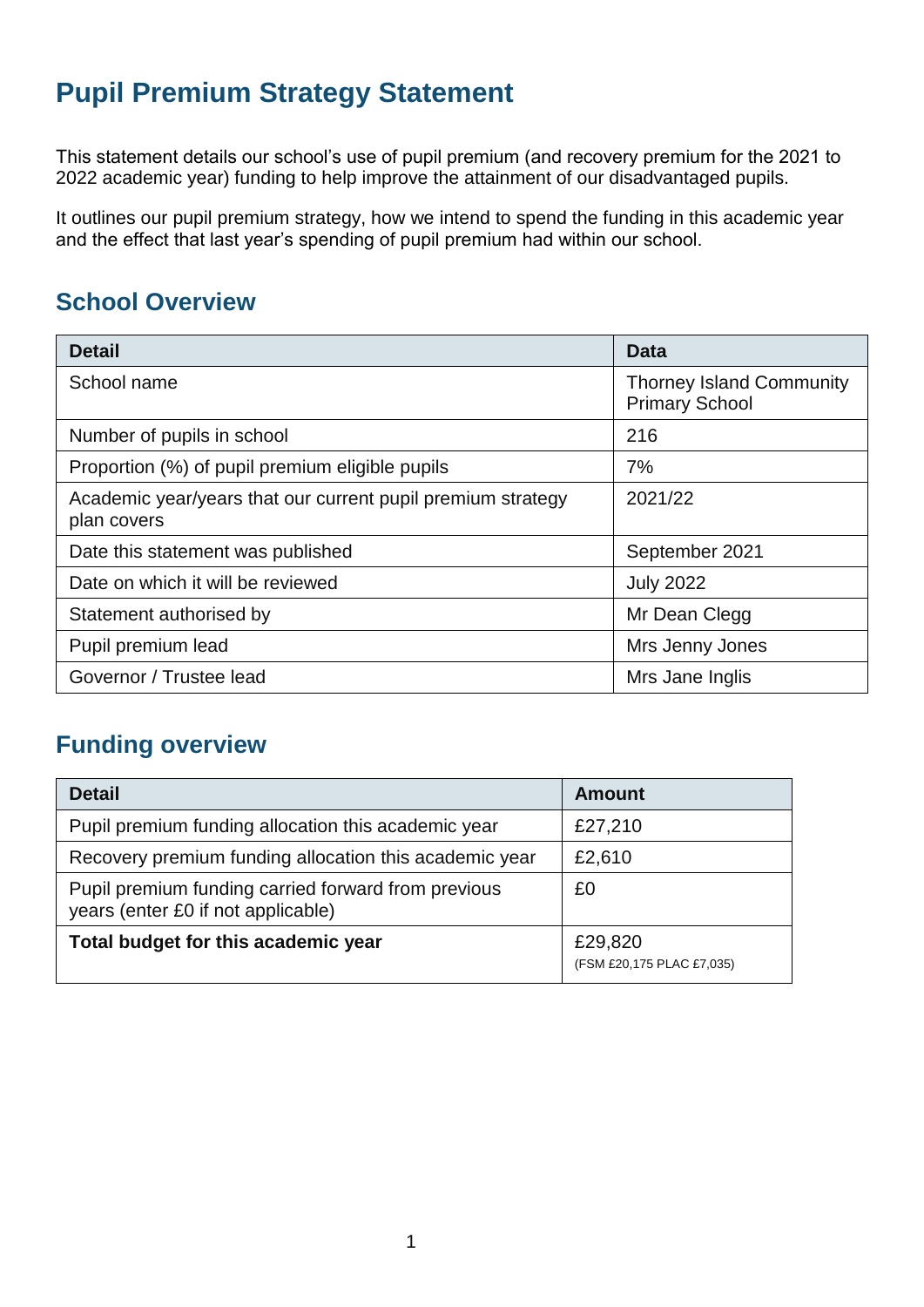# **Part A: Pupil Premium Strategy Plan**

## **Statement of Intent**

We ensure that teaching and learning opportunities meet the needs of all pupils.

 We ensure that appropriate provision is made for pupils who belong to all vulnerable groups; this includes the needs of socially disadvantaged children.

 In making provision for socially disadvantaged pupils, we recognise that not all pupils who receive free school meals will be socially disadvantaged.

 We also recognise that not all pupils who are socially disadvantaged are registered or qualify for free school meals. We reserve the right to allocate the Pupil Premium funding to support any pupil or groups of pupils the school has legitimately identified as being socially disadvantaged.

 Pupil Premium funding will be allocated based on need. Not all children receiving FSM will be in receipt of pupil premium interventions at one time.

## **Challenges**

This details the key challenges to achievement that we have identified among our disadvantaged pupils.

| <b>Challenge</b><br>number | Detail of challenge                                                                                           |
|----------------------------|---------------------------------------------------------------------------------------------------------------|
|                            | Not all disadvantaged children are attaining age related expectations in line with their<br>peers in RWM.     |
| 2                          | Some disadvantaged pupils do not make progress in line with their peers in RWM<br>across the school.          |
| 3                          | Some disadvantaged children are starting school with lower levels of speech and<br>language than their peers. |
| 4                          | Some disadvantaged pupils are making slower progress with phonics than their peers.                           |
| 5                          | Lack of support with reading at home. School closure due to Covid-19 intensified this<br>challenge.           |
| 6                          | Limited access to wider enrichment activities.                                                                |
| 7                          | Social and emotional needs affecting the learning and behaviour of some<br>disadvantaged children.            |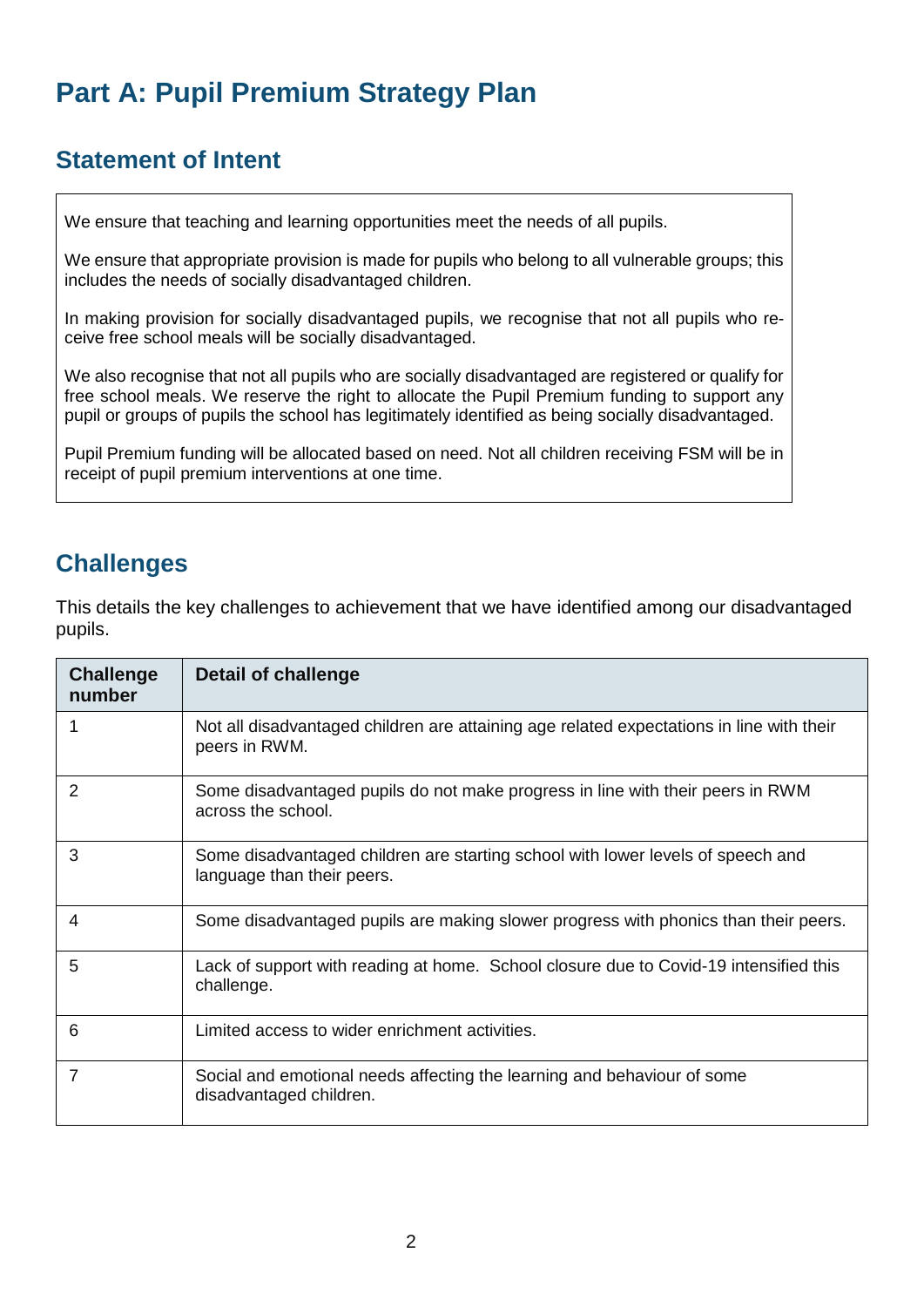# **Intended Outcomes**

This explains the outcomes we are aiming for **by the end of our current strategy plan**, and how we will measure whether they have been achieved.

| <b>Intended Outcome</b>                                                                                                                                                                                                      | <b>Success Criteria</b>                                                                                                                                                             |
|------------------------------------------------------------------------------------------------------------------------------------------------------------------------------------------------------------------------------|-------------------------------------------------------------------------------------------------------------------------------------------------------------------------------------|
| Disadvantaged children to reach age related<br>expectations in line with their peers in RWM.                                                                                                                                 | Percentage of disadvantaged children reaching<br>age related expectations in RWM to be in line<br>with their peers at the end of KS2.                                               |
| Disadvantaged children to make at least good<br>progress across the school in RWM.                                                                                                                                           | All disadvantaged children will make good<br>progress in RWM as evidenced by internal<br>tracking and evidence in books. IPMs will show<br>progress with additional support given.  |
| Disadvantaged children with under developed<br>language receive targeted intervention to<br>accelerate progress in EYFS.                                                                                                     | Children who receive targeted intervention for<br>SCLN, make at least expected progress and<br>maintain the gains post intervention.                                                |
| Disadvantaged children in KS1 will make<br>accelerated progress with phonics before PSC.                                                                                                                                     | Disadvantaged children will show accelerated<br>increases in phonics scores in PSC.                                                                                                 |
| Disadvantaged children will have more<br>opportunities to read to adults or peers in school.<br>Parents will listen to children read more at home.                                                                           | Reading ages of disadvantaged children will<br>have increased by more than 12 months. Uptake<br>of opportunities offered to parents will be high<br>amongst disadvantaged families. |
| Continue to support engagement and access to<br>enrichment experiences for learning they would<br>not usually experience including local and national<br>trips and residential trips, as well as extra-<br>curricular clubs. | All disadvantaged children will participate in at<br>least two extra-curricular activities/clubs by July<br>2022 and attend all trips.                                              |
| The social and emotional needs of disadvantaged<br>children will be supported to enable them to<br>display good behaviour for learning and be happy<br>in school.                                                            | All disadvantaged children will behave well in<br>school and feel happy.                                                                                                            |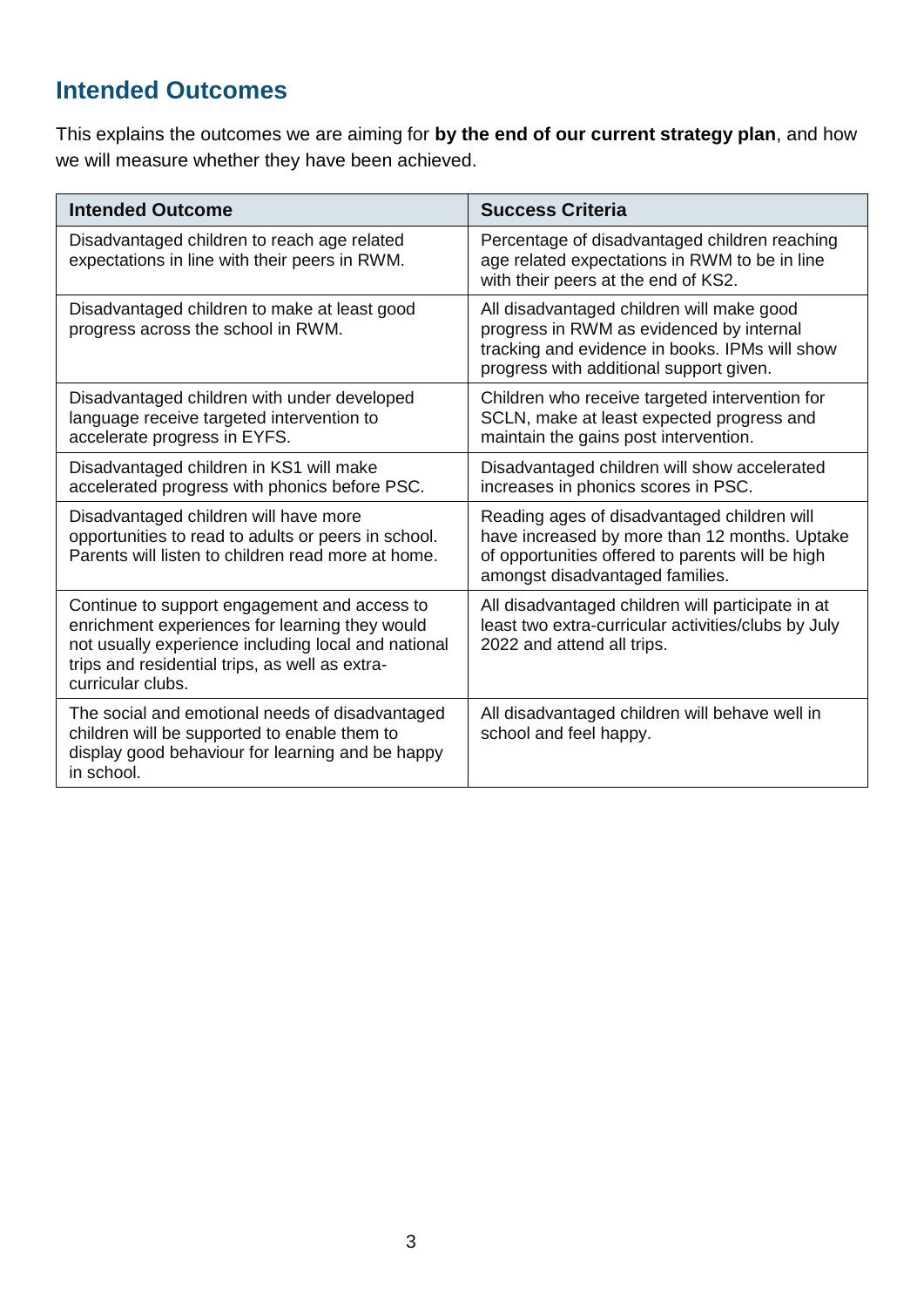# **Activity In This Academic Year**

This details how we intend to spend our pupil premium (and recovery premium funding) **this academic year** to address the challenges listed above.

#### **Teaching**

Budgeted cost: £2,200

| <b>Activity</b>                                                                                                                                                                                                                                                                                                                                                                                                                                                                                                                                                                 | Evidence that supports this approach                                                                                                                                                                                                                                                                                                                                                                                                                                                                                                                                                                                  | <b>Challenge</b><br>number(s)<br>addressed |
|---------------------------------------------------------------------------------------------------------------------------------------------------------------------------------------------------------------------------------------------------------------------------------------------------------------------------------------------------------------------------------------------------------------------------------------------------------------------------------------------------------------------------------------------------------------------------------|-----------------------------------------------------------------------------------------------------------------------------------------------------------------------------------------------------------------------------------------------------------------------------------------------------------------------------------------------------------------------------------------------------------------------------------------------------------------------------------------------------------------------------------------------------------------------------------------------------------------------|--------------------------------------------|
| Summer Term transition meetings in July<br>2021 between all classroom staff, with<br>involvement from SLT, ensured all gaps<br>and needs were shared, along with<br>strategies to support all learners, with<br>disadvantaged learners highlighted.<br>Short Term Planning includes a range of<br>formative assessment opportunities and<br>future STP and MTP are adapted to<br>reflect these assessments. Lesson<br>observations will show evidence of<br>differentiation for all learners and use of<br>formative assessment, with an emphasis<br>on disadvantaged learners. | The EEF Toolkit - Teaching and instructions that are<br>adapted to meet individual needs has a positive impact on<br>attainment and progress.                                                                                                                                                                                                                                                                                                                                                                                                                                                                         | 1 & 2                                      |
| Editing and proofreading is a focus in the<br>English Action Plan 21-22 in order to raise<br>the quality of writing produced. Staff will<br>be trained to teach children to edit their<br>writing.<br>In Maths we aim to ensure that all staff<br>have ideas as to how reasoning and<br>problem solving can be taught to all<br>learners, especially those working<br>towards age related expectations.                                                                                                                                                                         | Evidence from the EEF Toolkit suggests that<br>metacognition and self-regulation have the potential for<br>high impact. The evidence indicates that explicitly<br>teaching strategies to help children plan, monitor and<br>evaluate their work can be effective. Teachers can<br>demonstrate effective use of metacognitive and self-<br>regulatory strategies by modelling their own thought<br>processes. For example, teachers might explain their<br>thinking when interpreting a text or solving<br>a mathematical task, alongside promoting and developing<br>metacognitive talk related to lesson objectives. |                                            |
| Teaching Assistants will be up-skilled in<br>particular areas to maximise the impact of<br>their skill set and ensure that there is<br>consistency of approach and that support<br>is high quality. The impact they can make<br>with disadvantaged children will be<br>highlighted and developed.                                                                                                                                                                                                                                                                               | Effective deployment of additional adults will have high<br>impact on outcomes. Professional development and<br>appraisal can help ensure skills are developed and<br>shared, so adults make the most impact on children's<br>learning.                                                                                                                                                                                                                                                                                                                                                                               |                                            |

#### **Targeted Academic Support**

Budgeted cost: £19,400

| <b>Activity</b>                                                                                                                                 | Evidence that supports this approach                                                                                                                                                                                             | <b>Challenge</b><br>number(s)<br>addressed |
|-------------------------------------------------------------------------------------------------------------------------------------------------|----------------------------------------------------------------------------------------------------------------------------------------------------------------------------------------------------------------------------------|--------------------------------------------|
| Targeted 1:1 or small group intervention<br>to supplement the daily phonics teaching<br>in EYFS and KS1 will be delivered by<br>trained adults. | Analysis of phonics assessments completed in Summer<br>Term 2021 showed that particular children had specific<br>gaps in their phonics knowledge. Phonics teaching and<br>targeted interventions matched to specific pupils with | 1, 2, 3, 4, 5                              |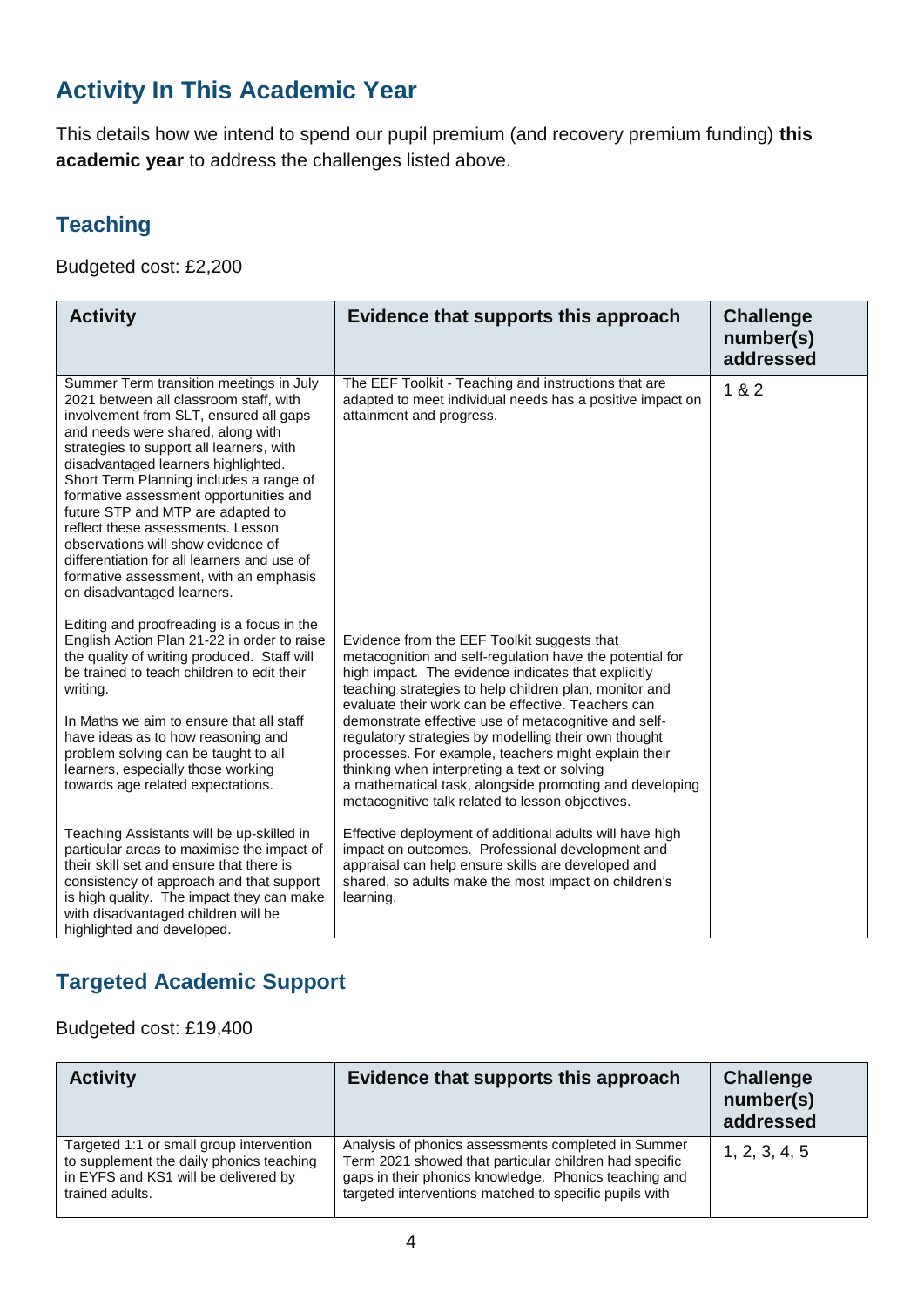|                                                                                                                                                                                                                                                                                                                                  | particular needs or behaviour issues can be effective, as<br>documented in the EEF Toolkit.                                                                                                                                                                                                                                                                                                                                                                                                                                                                                                                                                                                                                                                                                   |  |
|----------------------------------------------------------------------------------------------------------------------------------------------------------------------------------------------------------------------------------------------------------------------------------------------------------------------------------|-------------------------------------------------------------------------------------------------------------------------------------------------------------------------------------------------------------------------------------------------------------------------------------------------------------------------------------------------------------------------------------------------------------------------------------------------------------------------------------------------------------------------------------------------------------------------------------------------------------------------------------------------------------------------------------------------------------------------------------------------------------------------------|--|
| Nessy reading intervention is renewed<br>and used with children requiring additional<br>reading support.                                                                                                                                                                                                                         | Immediate feedback provided by the programme has high<br>impact on learning outcomes. Targets are adapted<br>depending on the performance of the children and are<br>monitored by teaching staff. Nessy is a proven<br>intervention to support reading.                                                                                                                                                                                                                                                                                                                                                                                                                                                                                                                       |  |
| Teaching Assistants will be up-skilled in<br>particular areas to maximise the impact of<br>their skill set and ensure that there is<br>consistency of approach and that support<br>is high quality. These areas include<br>TRUGS phonics interventions, Rapid<br>Writing, Code reading scheme, Toe by<br>Toe, Nessy.             | Targeted deployment, where teaching assistants are<br>trained to deliver an intervention to small groups or<br>individuals has higher impact.                                                                                                                                                                                                                                                                                                                                                                                                                                                                                                                                                                                                                                 |  |
| Pupils who may require more targeted<br>support are identified on a daily basis and<br>immediate support and feedback given by<br>teaching staff. To use appropriate<br>diagnostics to acutely identify gaps in<br>knowledge/barriers to learning in order to<br>plan high quality interventions matched to<br>individual needs. | Evidence from previous years and the EEF Toolkit<br>suggests that high quality, timely feedback and quality<br>questioning, are effective ways to improve attainment.<br>Same day intervention allows for this feedback to be<br>timely and effective.                                                                                                                                                                                                                                                                                                                                                                                                                                                                                                                        |  |
| Regular one to one tuition by teachers<br>and HLTAs for those children who require<br>additional support with phonics, reading,<br>writing or maths will be provided.<br>School Start speech and language<br>programme to be delivered weekly by an<br>additional trained teacher to small groups<br>from EYFS.                  | EEF Toolkits highlights the effectiveness of one to one<br>tuition in improving pupil outcomes. This tuition will be<br>additional to and explicitly linked with normal lessons.<br>Through liaising with feeder Nurseries in the Summer<br>Term 2021 it was established that SLCN were high for<br>some children entering Reception in Sept 2021.<br>Following early discussions with West Sussex Speech<br>and Language service it has been recommended that the<br>School Start programme is implemented in school. This<br>is a targeted intervention for language and sound<br>awareness in reception class is a practical resource that<br>can be used with children who need additional help in<br>developing communication skills during the first year of<br>school. |  |

# **Wider Strategies**

Budgeted cost: £8,220

| <b>Activity</b>                                                                                                                                                                                                                | Evidence that supports this approach                                                                                                                                                                                                                                                                                                                                                                                                                                            | <b>Challenge</b><br>number(s)<br>addressed |
|--------------------------------------------------------------------------------------------------------------------------------------------------------------------------------------------------------------------------------|---------------------------------------------------------------------------------------------------------------------------------------------------------------------------------------------------------------------------------------------------------------------------------------------------------------------------------------------------------------------------------------------------------------------------------------------------------------------------------|--------------------------------------------|
| To employ a "Drawing and Talking"<br>Practitioner who supports the emotional<br>well-being of children, including<br>disadvantaged, and alleviate emotional or<br>psychological problems as a therapeutic<br>pre-intervention. | Children who have their emotional and social needs met<br>are in a better place to make progress with their learning.<br>Teacher and parental feedback is used to monitor the<br>impact of this intervention, as well as pupil voice pre and<br>post intervention. A number of the disadvantaged<br>children in our school carry the burden of family issues<br>and so this 1:1 support allows them to share these and<br>make better progress with their learning as a result. | 6 & 7                                      |
| A trained ELSA will be employed to meet<br>the day-to-day emotional needs of the<br>children, particularly the disadvantaged.                                                                                                  | Children will demonstrate increasing resilience and settle<br>quickly to school and lessons so disruptions are a rarity.                                                                                                                                                                                                                                                                                                                                                        |                                            |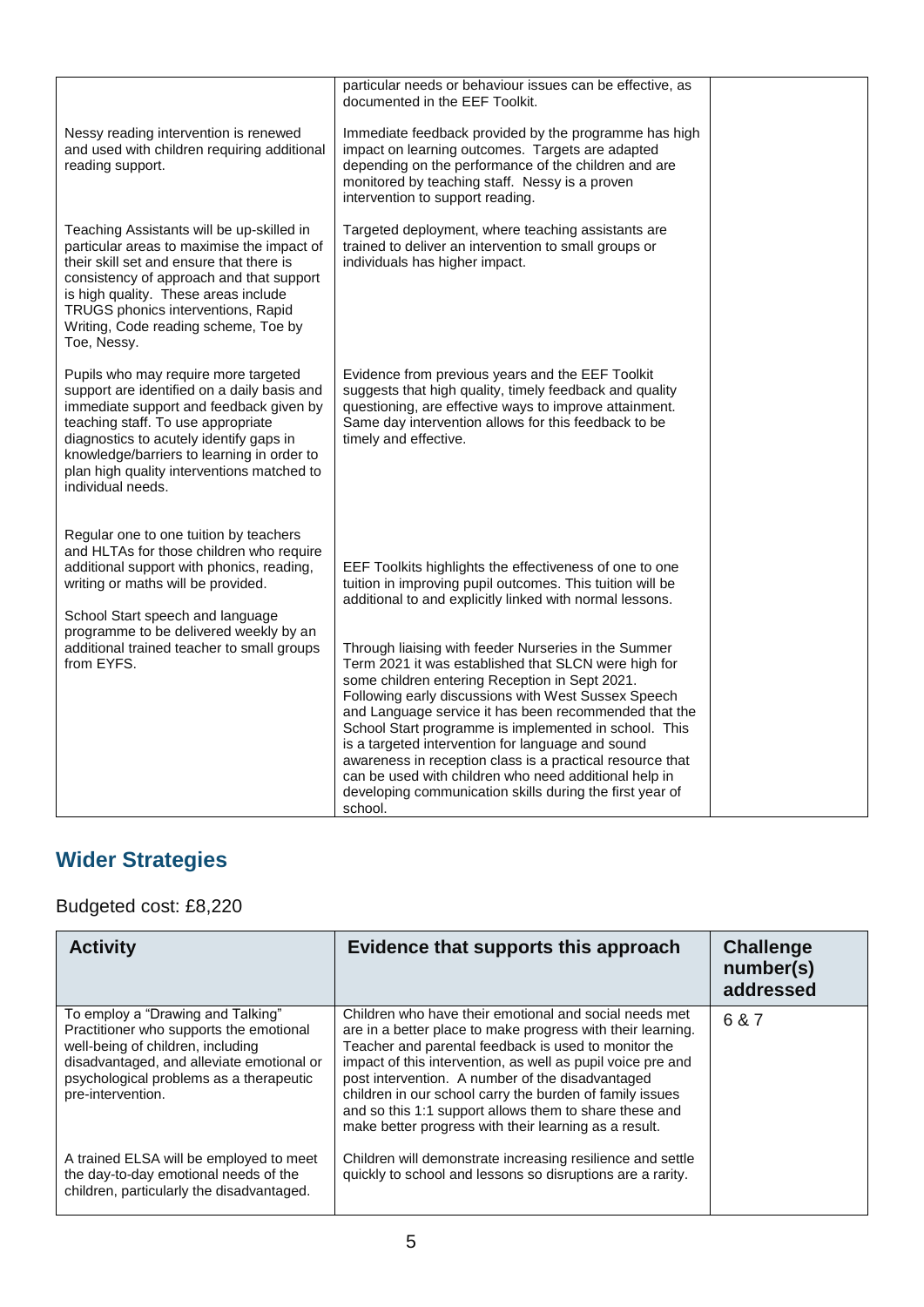| To provide subsidies and financial support<br>to enable disadvantaged children to<br>access all school trips and residentials.<br>Identifying appropriate enrichment<br>opportunities to meet interests and skills<br>of disadvantaged children, and ensure<br>participation in these. Monitor<br>attendance.                                                                                                                                   | An enriching and stimulating curriculum along with<br>offering extra-curricular activities, impacts positively on<br>enjoyment and engagement with learning and therefore<br>attendance, progress, attainment and behaviour.                                                                                                                                                               |  |
|-------------------------------------------------------------------------------------------------------------------------------------------------------------------------------------------------------------------------------------------------------------------------------------------------------------------------------------------------------------------------------------------------------------------------------------------------|--------------------------------------------------------------------------------------------------------------------------------------------------------------------------------------------------------------------------------------------------------------------------------------------------------------------------------------------------------------------------------------------|--|
| Specialist support for children and families<br>with additional needs e.g. family<br>problems, attendance problems is<br>maintained and allows external agency<br>involvement to be sought and<br>collaborative working e.g. Early Help,<br>School Nurse, Fair Access etc.<br>Families were also regularly contacted<br>throughout the Covid-19 school closures<br>and many disadvantaged children were<br>invited/encouraged to attend school. | Working with external agencies to support disadvantaged<br>children and families improves the attendance and<br>wellbeing of these children and therefore their attainment<br>and progress.<br>Parental engagement has a positive impact on average of<br>4 months' additional progress. It is crucial to consider how<br>to engage with all parents to avoid widening attainment<br>gaps. |  |
| Parent workshops to support phonics and<br>reading development at home. Parents<br>invited in to read with children in school.<br>Books at Bedtime event to promote a love<br>of reading at bedtime.                                                                                                                                                                                                                                            |                                                                                                                                                                                                                                                                                                                                                                                            |  |
| Mental Health First Aid training for<br>member of staff to allow them to best<br>meet the MH needs of pupils and help<br>pupils engage with their learning.                                                                                                                                                                                                                                                                                     |                                                                                                                                                                                                                                                                                                                                                                                            |  |
| Close monitoring of attendance of<br>disadvantaged children and absence is<br>followed up quickly.                                                                                                                                                                                                                                                                                                                                              |                                                                                                                                                                                                                                                                                                                                                                                            |  |
| <b>INSET</b> training for school staff<br>"Understanding how to manage anxiety<br>and developing a toolbox of strategies to<br>support children and young people"                                                                                                                                                                                                                                                                               | A holistic approach to supporting all the needs of children<br>helps the children be ready to learn and make progress.                                                                                                                                                                                                                                                                     |  |
|                                                                                                                                                                                                                                                                                                                                                                                                                                                 |                                                                                                                                                                                                                                                                                                                                                                                            |  |

# **Total Budgeted Cost: £29,820**